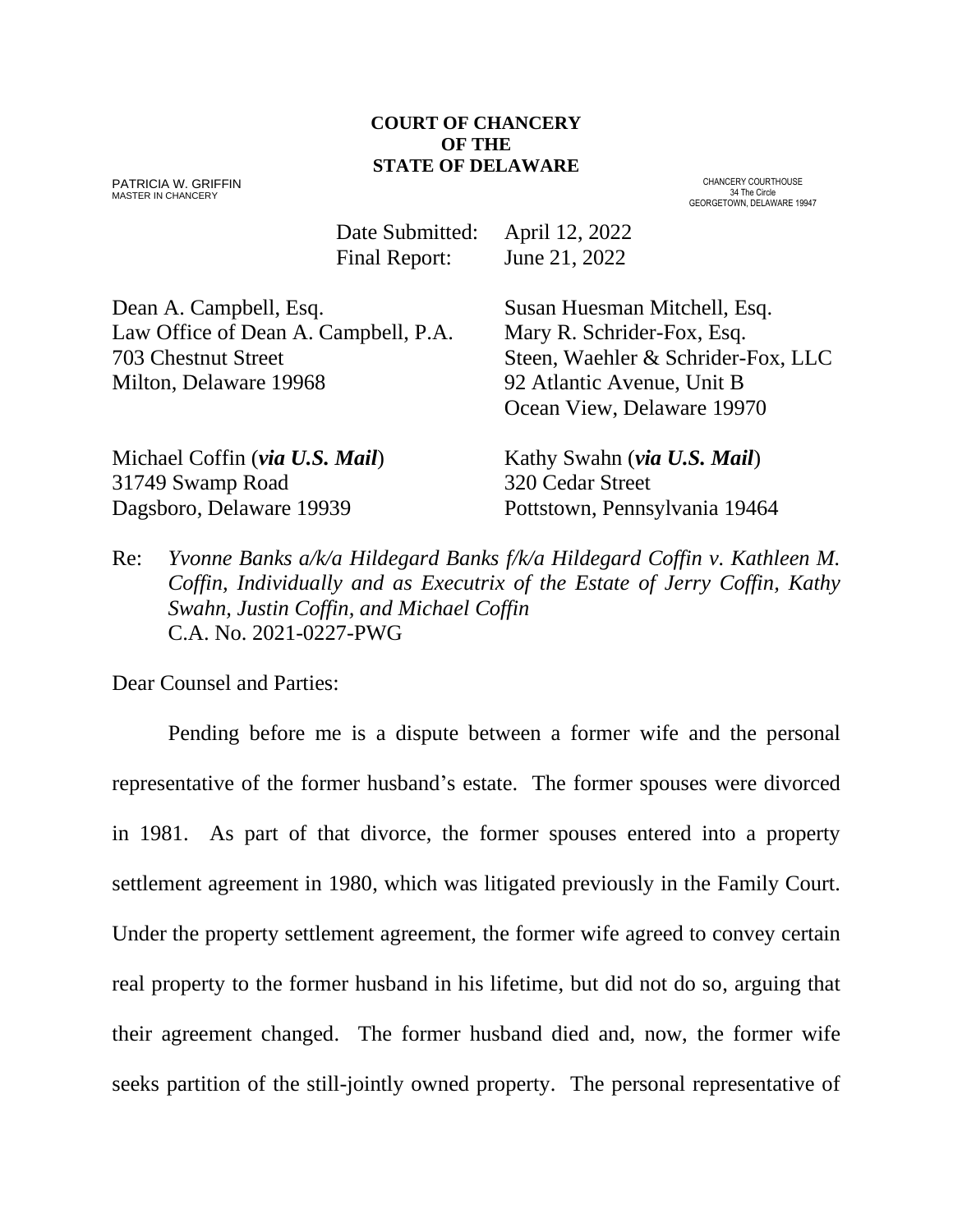the former husband's estate seeks specific performance of the property settlement agreement, among other claims. I find that this Court lacks subject matter jurisdiction to consider the specific performance claim. I recommend that the Court allow the specific performance claim to be transferred to the Family Court, consistent with 10 *Del. C.* § 1902, and that the remaining claims in this matter be stayed, pending resolution of the specific performance claim in the Family Court. This is a final report.

#### **I. BACKGROUND**

On March 16, 2021, Yvonne Banks ("Yvonne") filed a petition ("Petition") seeking partition of properties ("Properties") that she jointly owned with Jerry Coffin ("Jerry"), her ex-husband, and contribution for rents collected on the Properties.<sup>1</sup> Named as respondents were Kathleen Coffin ("Kathleen"), Jerry's spouse at his death, both individually and as personal representative of Jerry's estate ("Estate"), and Kathy Swahn, Justin Coffin ("Justin"), and Michael Coffin, Jerry's children, as Jerry's children. <sup>2</sup> On May 21, 2021, Kathleen and Justin filed a response to the Petition, and the Estate asserted counterclaims, alleging that Yvonne was in breach of the Property Settlement Agreement ("Agreement") she and Jerry entered into on June 22, 1980, and seeking specific performance

<sup>&</sup>lt;sup>1</sup> Docket Item ("D.I.") 1. In this matter involving family members and former family members, I use first names in the pursuit of clarity and intend no disrespect or familiarity.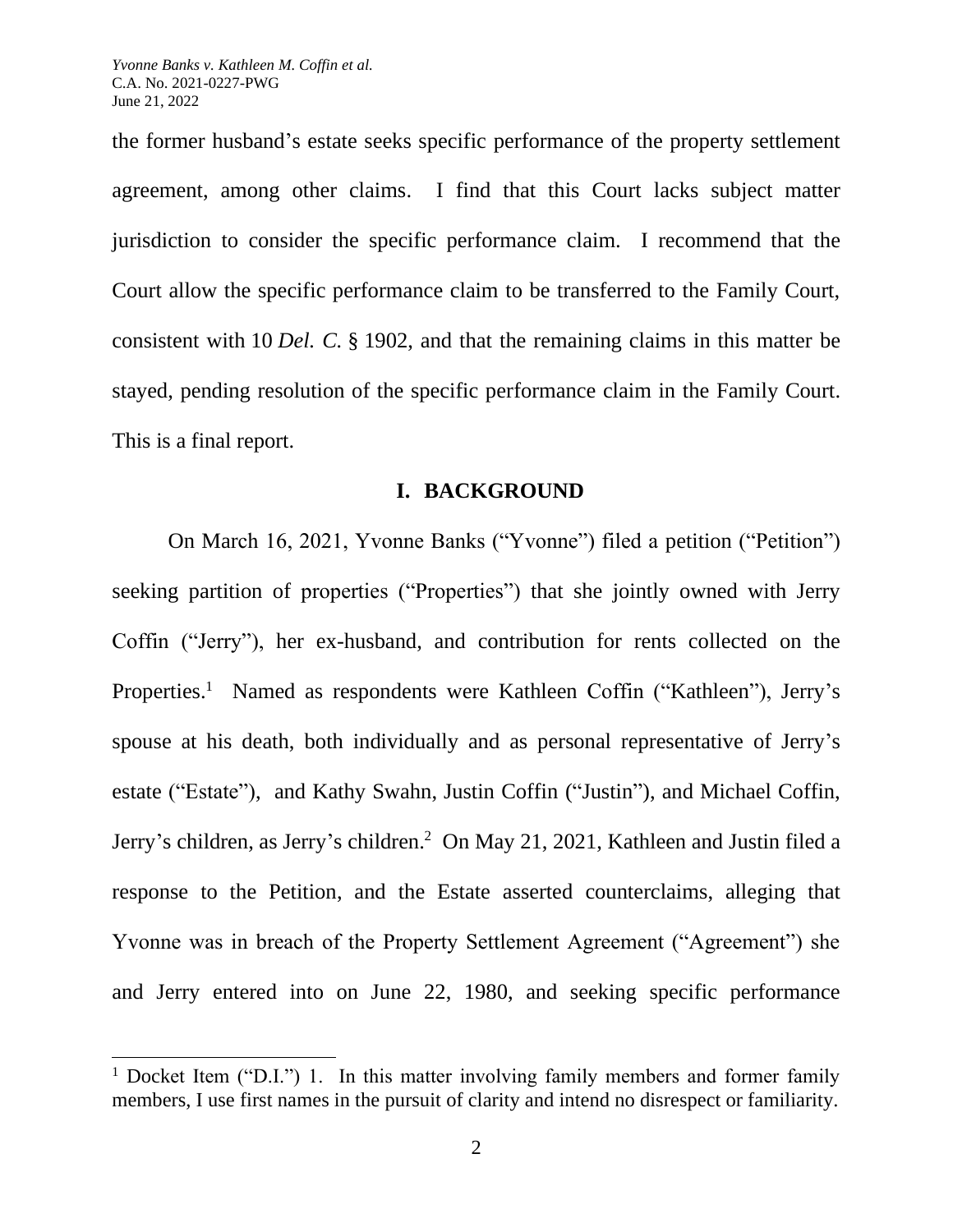("Enforcement Counterclaim"), or, in the alternative, quiet title over the Properties through adverse possession.<sup>3</sup>

Yvonne and Jerry were married on May 3, 1966.<sup>4</sup> Yvonne and Jerry acquired the Properties during their marriage. $5$  On June 22, 1980, Yvonne and Jerry entered into the Agreement, in which they agreed that neither party would "be liable for any support or maintenance."<sup>6</sup> They also agreed:

[Yvonne] is to convey all of here[sic] right, title and interest in [the Properties] to [Jerry]. [Jerry] is to assume all Mortgages and any other liens on the said real estate. [Jerry] in return conveys the marital home to [Yvonne]. [Jerry] is to be responsible for all mortgage payments, insurance and taxes on said marital property. [Jerry] is to hold [Yvonne] harmless and indemnify her for any expenses on said mortgage.<sup>7</sup>

The Family Court entered a final decree of divorce between Yvonne and Jerry on

November 6, 1981.<sup>8</sup> The Agreement may or may not have been entered as an

 $^{2}$  *Id.*,  $\P\P$  2-11.

 $3$  D.I. 12.

 $^{4}$  D.I. 1, ¶ 6.

<sup>&</sup>lt;sup>5</sup> *Id.*, **[** 7. The Properties are identified as a shop and a small house in Dagsboro, Delaware. D.I. 12, ¶¶ 40-41. Jerry and Yvonne held the Properties as tenants-by-theentirety until they were converted to tenants-in-common at their divorce. D.I. 1,  $\P$  7-8, 12; D.I. 12, ¶¶ 7-8.

 $6$  D.I. 12, Ex. A, § 4.

<sup>7</sup> *Id*., § 7.

<sup>8</sup> D.I. 30, Ex. A.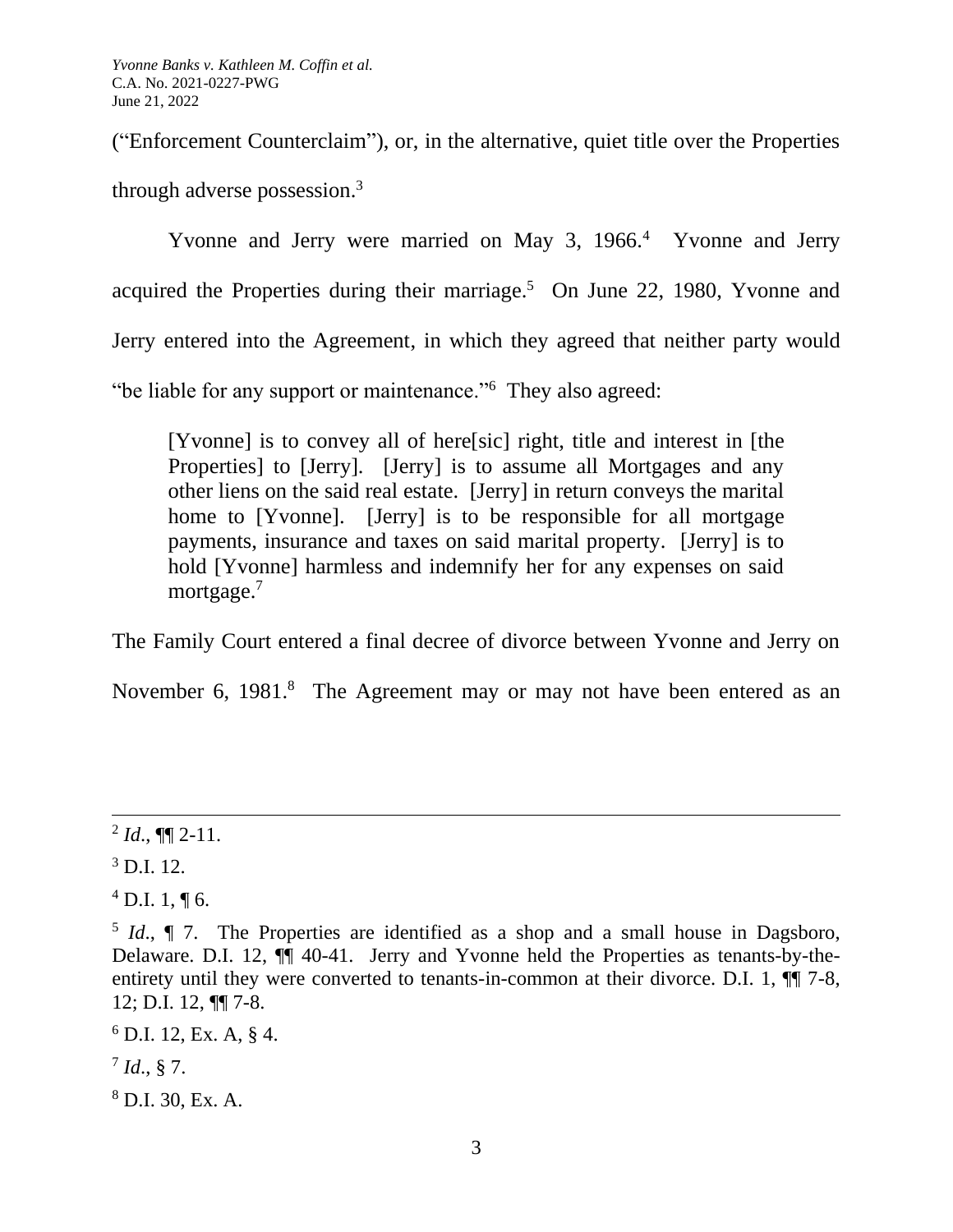Order of the Family Court or incorporated into an Order of the Family Court.<sup>9</sup> On May 31, 1989, Yvonne filed a petition for specific performance of the Agreement ("1989 Petition") against Jerry in the Family Court.<sup>10</sup> On August 10, 1989, the Family Court entered judgment against Jerry on the 1989 Petition.<sup>11</sup>

On or about June 22, 1980, Jerry conveyed his interest in the marital home to Yvonne.<sup>12</sup> Yvonne did not transfer legal title of the Properties to Jerry. Yvonne alleges, "Subsequent to the execution of the [Agreement], [Yvonne] and [Jerry] agreed that the [Properties] would remain in joint names with the intent that the [Properties] would pass to their children upon both their deaths."<sup>13</sup> Kathleen and the Justin deny that any subsequent agreement was reached between Yvonne and Jerry and allege that Yvonne is in breach of the Agreement.<sup>14</sup>

<sup>9</sup> *Compare* D.I. 1, ¶ 9 (the Agreement "was not entered as an Order of the Court") *with* D.I. 12, ¶ 9 ("It is neither admitted nor denied that the Agreement was not entered as an Order of the Court."). The Family Court records do not provide any clarity. The only document that remained in the Family Court's archive file from the original divorce proceeding in 1980-1981 was the final decree of divorce. *See* D.I. 30.

 $10$  D.I. 30, Ex. A. Yvonne's petition for specific enforcement pertained to the issue of whether Jerry paid the children's medical expenses as required under the Agreement. *Id.*  $11$  *Id.* 

 $12$  D.I. 12,  $\P$  61.

 $^{13}$  D.I. 1, ¶ 9.

 $14$  D.I. 12, ¶¶ 8-9.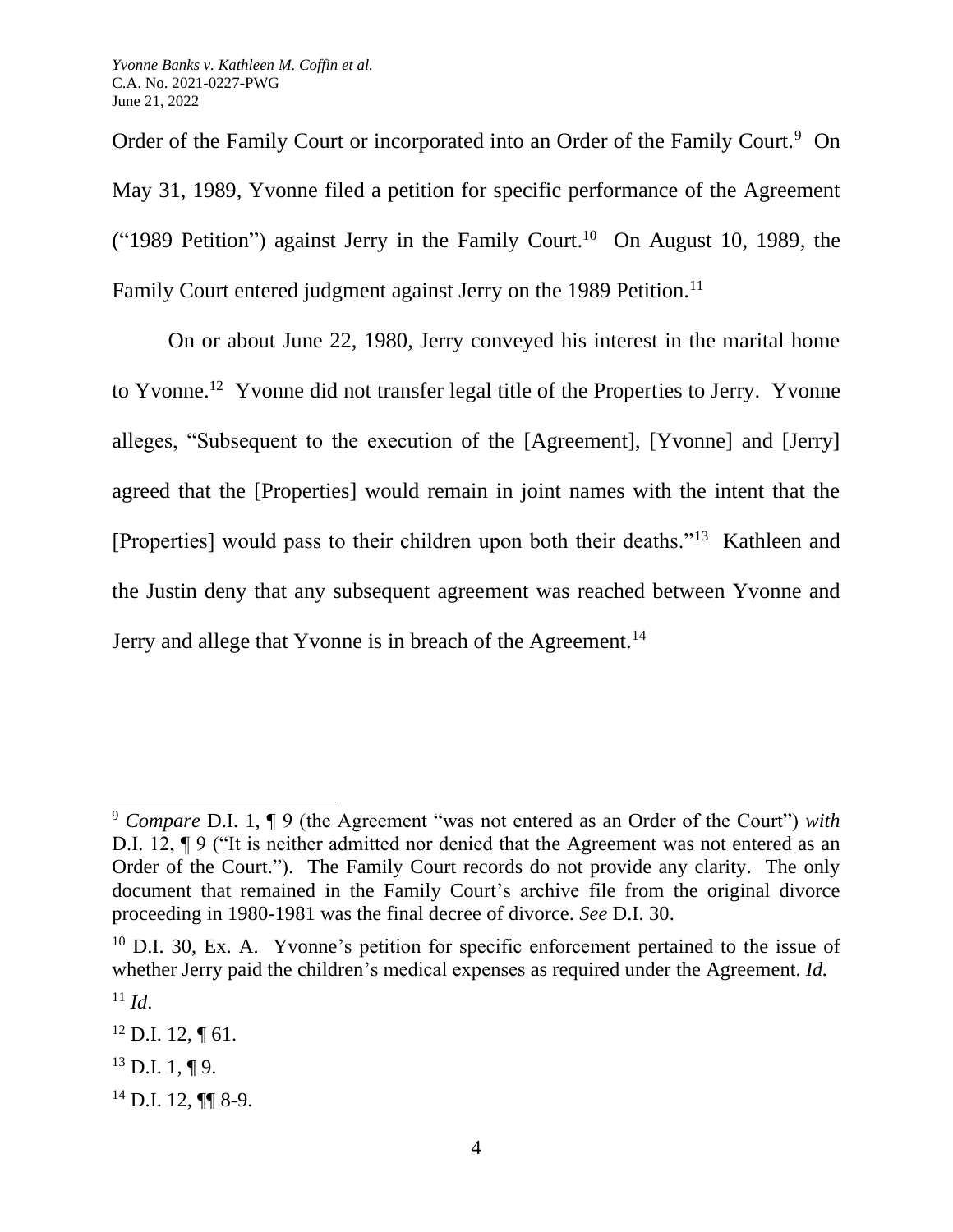Jerry died intestate on June 10, 2020.<sup>15</sup> After Jerry's death, Yvonne asserted a claim for rental income from the Properties in the Register of Wills.<sup>16</sup> Kathleen on behalf of the Estate rejected this claim for rental income and demanded that Yvonne perform the Agreement.<sup>17</sup>

On June 23, 2021, Yvonne filed a motion seeking dismissal of counterclaim for failure to state a claim and summary judgment on her partition claim ("Motion"), arguing that the Enforcement Counterclaim is barred by laches and that Yvonne is entitled to a decree of partition as a matter of law.<sup>18</sup> On July 22, 2021, Kathleen and Justin responded to the Motion, asserting that laches is inapplicable and Yvonne's partition claim may be subject to equitable defenses.<sup>19</sup> Yvonne's September 7, 2021 reply reiterates that laches bars the Enforcement Counterclaim and that the Estate's adverse possession claim cannot succeed.<sup>20</sup>

<sup>15</sup> *See* Sussex County Register of Wills Folio No. 20927 ("ROW Folio"), D.I. 1. Because the Register of Wills is a clerk of the Court of Chancery, filings with the Register of Wills are subject to judicial notice. See 12 *Del. C.* § 2501; Del. R. Evid. 202(d)(1)(C); *Arot v. Lardani*, 2018 WL 5430297, at \*1, n. 6 (Del. Ch. Oct. 29, 2018).

<sup>16</sup> *See* ROW Folio, D.I. 7.

<sup>&</sup>lt;sup>17</sup> *See* ROW Folio, D.I. 9. The lack of clarity over Jerry's property rights has delayed Kathleen from completing the inventory for the Estate. *See id*., D.I. 10; *id*., D.I. 14; *id*., D.I. 16; *id*., D.I. 18.

<sup>18</sup> D.I. 14; D.I. 15.

 $19$  D.I. 19.

 $^{20}$  D.I. 23.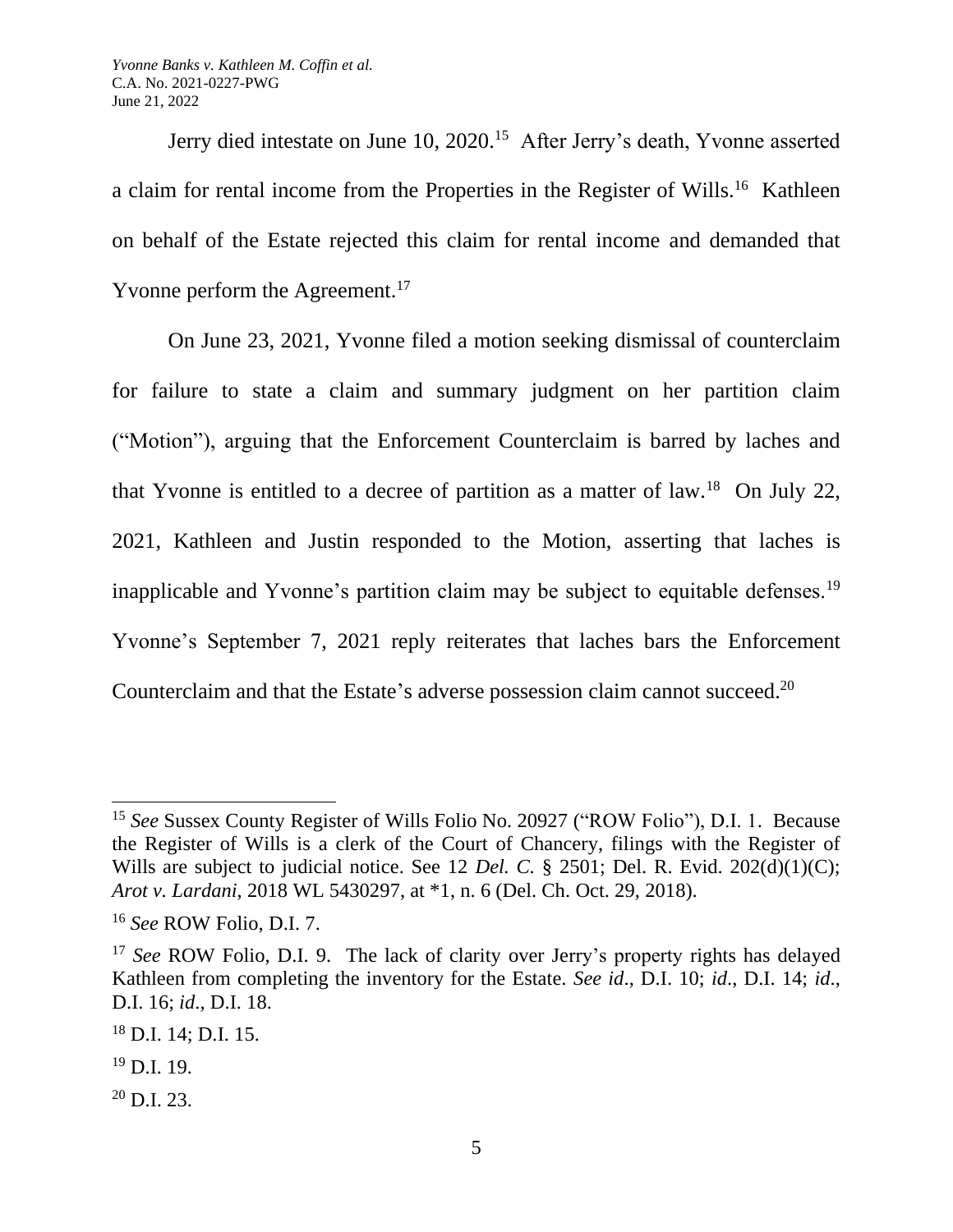On December 3, 2021, I suggested that this Court lacked subject matter jurisdiction over the Estate's counterclaims to enforce the Agreement and requested supplemental briefing.<sup>21</sup> Yvonne filed supplemental briefing on December 16,  $2021$ ,<sup>22</sup> and the Estate filed supplemental briefing on January 5,  $2021<sup>23</sup>$  On March 10, 2022, I requested that the parties provide the divorce records from the Family Court.<sup>24</sup> On April 12, 2022, Yvonne provided those records that were obtained from Family Court's archives.<sup>25</sup>

### **II. ANALYSIS**

# *A. The Family Court has Subject Matter Jurisdiction over the Enforcement Counterclaim*

There is a threshold issue whether this Court has subject matter jurisdiction over the Estate's counterclaim to enforce the Agreement, in light of 13 *Del. C.* § 507 and the Delaware Supreme Court's ruling in *Douglas v. Thrasher*  ("*Douglas*").<sup>26</sup> Both parties argue that the Court of Chancery has jurisdiction.<sup>27</sup> Yvonne contends that the *Douglas* decision is not on point because the Supreme

 $25$  D.I. 30.

 $^{21}$  D.I. 25.

 $^{22}$  D.I. 26.

 $^{23}$  D.I. 28.

<sup>24</sup> D.I. 29.

<sup>26</sup> 489 A.2d 422 (Del. 1985).

 $27$  D.I. 26; D.I. 28.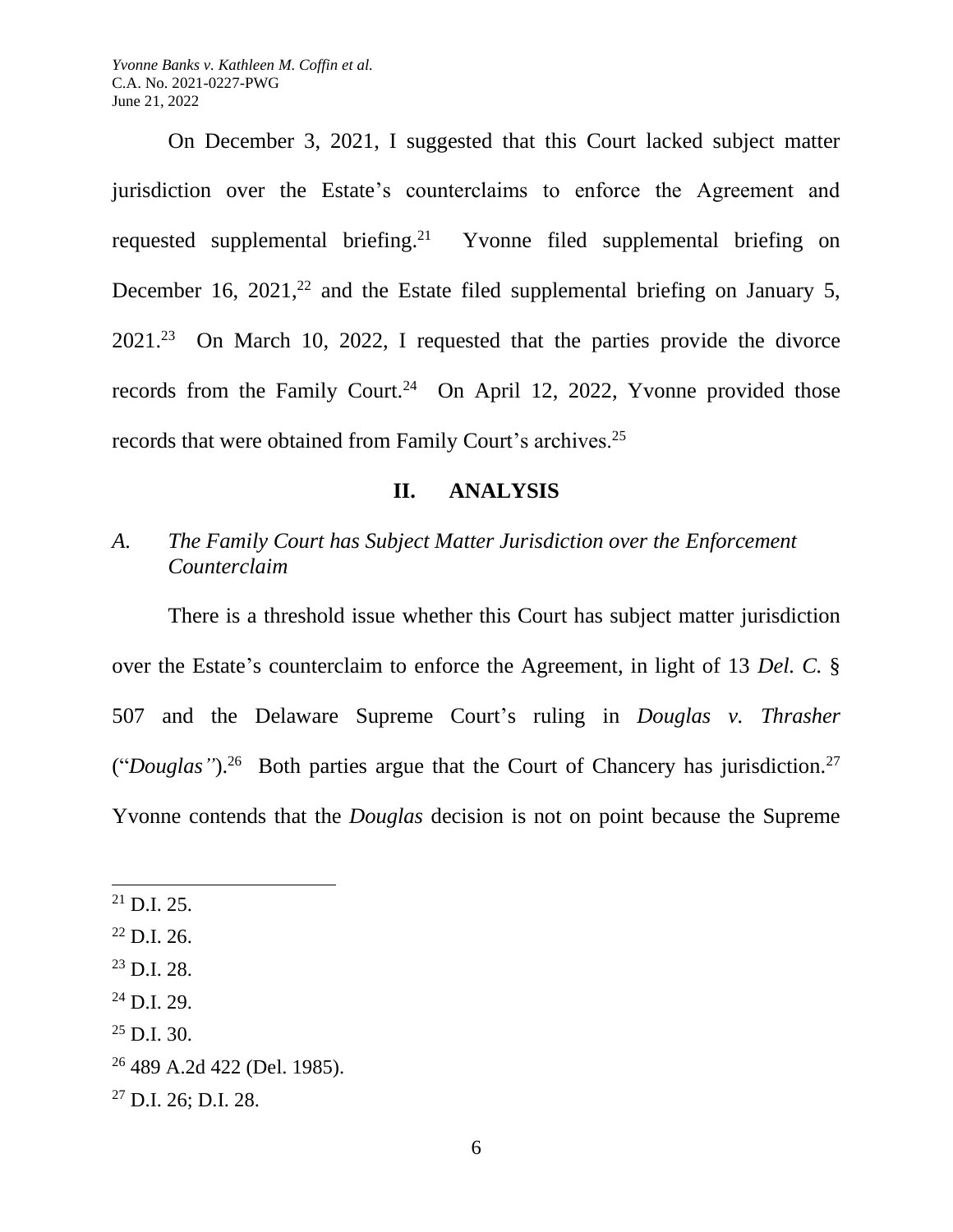Court reversed the Court of Chancery and this Court can hear the Enforcement Counterclaim under the clean-up doctrine.<sup>28</sup> She also argues that under *In re Estate of Farren*<sup>29</sup> ("*Farren*") from this Court and *N.W. v. C.W.*<sup>30</sup> from the Family Court this Court has exclusive jurisdiction over the Enforcement Counterclaim because it involves the Estate, not the ex-husband himself.<sup>31</sup>

Kathleen argues that litigation in the Family Court will be difficult because Jerry is dead and the Court of Chancery has jurisdiction over this matter because it involves the administration of an estate.<sup>32</sup> She recognizes that, in the *Douglas* case, the Supreme Court affirmed the Court of Chancery's holding that it lacked jurisdiction to construe and enforce the separation agreement at issue in that matter,<sup>33</sup> but asserts that *Douglas* is not directly on point because this matter was brought on behalf of the Estate and not Jerry.<sup>34</sup>

"As Delaware's Constitutional court of equity, the Court of Chancery can acquire subject matter jurisdiction over a cause in only three ways, namely, if: (1) one or more of the plaintiff's claims for relief is equitable in character, (2) the

 $28$  D.I. 26.

<sup>29</sup> 131 A.3d 817 (Del. Ch. 2016).

<sup>30</sup> 2017 WL 1294826 (Del. Fam. Mar. 7, 2017).

 $31$  D.I. 26.

 $32$  D.I. 28, at 1-2.

<sup>33</sup> *Id*., at 2 (citing *Douglas*, 489 A.2d 422, 425 (Del. 1985)).

<sup>34</sup> *Id*., at 2.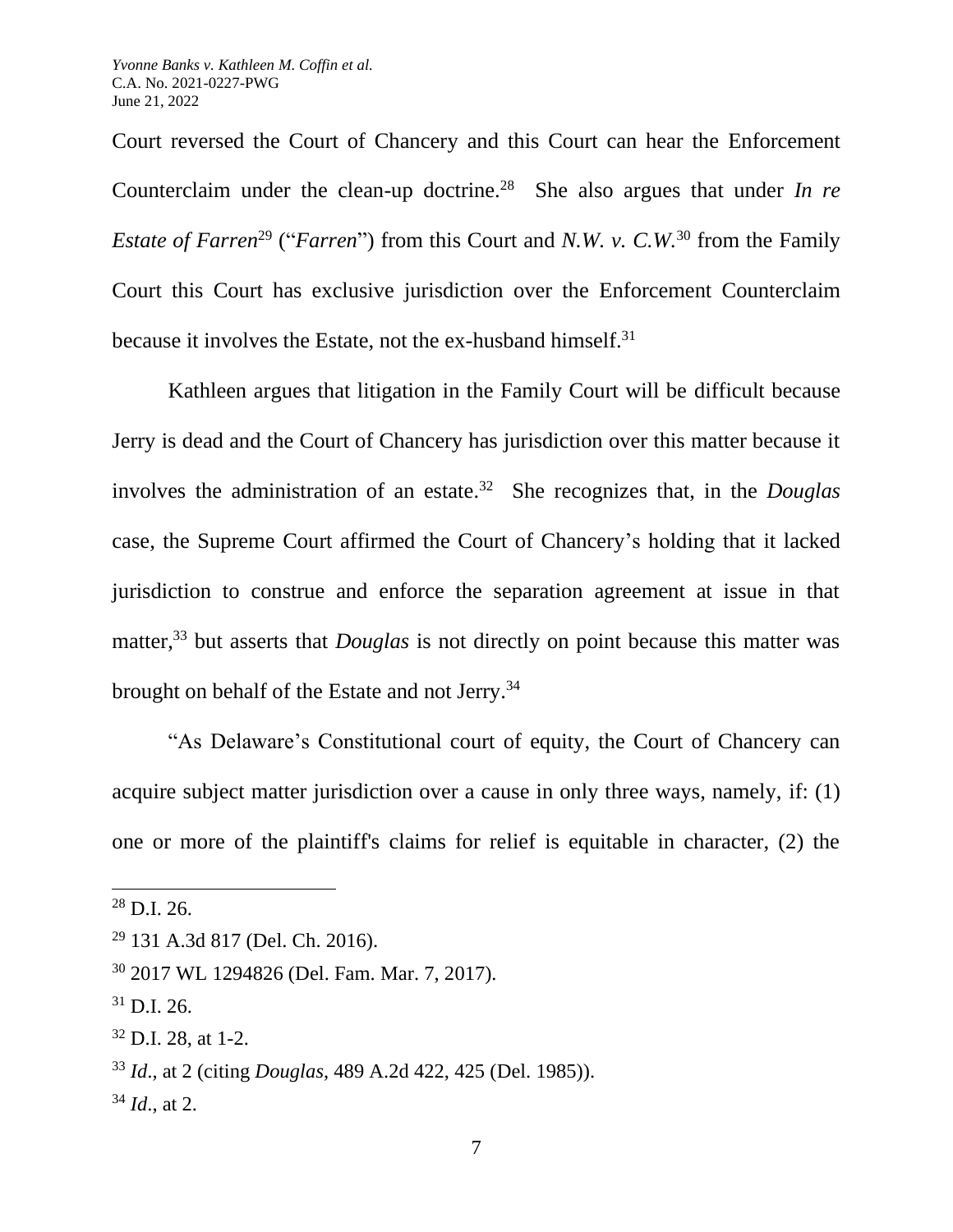plaintiff requests relief that is equitable in nature, or (3) subject matter jurisdiction is conferred by statute."<sup>35</sup> "Where jurisdiction in equity has become established, a statute creating a remedy at law or removing the obstacles at law on the existence of which equity jurisdiction was originally founded does not oust equity of that jurisdiction, unless the statute affirmatively discloses the legislative intent to make the legal remedy exclusive."<sup>36</sup>

Under 13 *Del. C.* §507, the Family Court has exclusive jurisdiction over disputes involving agreements between future spouses, spouses, and former spouses as follows:

The Family Court of the State shall have exclusive original jurisdiction over all actions arising under this chapter. The Court shall have exclusive jurisdiction over the construction, reformation, enforcement and rescission of agreements made between future spouses, spouses and former spouses concerning the payment of support or alimony, the payment of child support or medical support, the division and distribution of marital property and marital debts and any other matters incident to a marriage, separation or divorce. The Court shall have jurisdiction to resolve any issues resulting from the construction, reformation, enforcement or rescission of an agreement. In this regard, the Court shall apply the statutory factors set forth in Chapters 5, 6 and 15 of this title. The Court shall have and exercise all other jurisdiction and powers relating to support and separate maintenance actions heretofore possessed by the Chancellor or the Court of Chancery of the State.<sup>37</sup>

<sup>35</sup> *Endowment Rsch. Grp., LLC v. Wildcat Venture Partners, LLC*, 2021 WL 841049, at \*6 (Del. Ch. Mar. 5, 2021) (citations omitted).

<sup>36</sup> *Boxer v. Husky Oil Co.*, 429 A.2d 995, 998 (Del. Ch. 1981).

<sup>37</sup> 13 *Del. C.* § 507(a). In 1980, this statutory provision stated: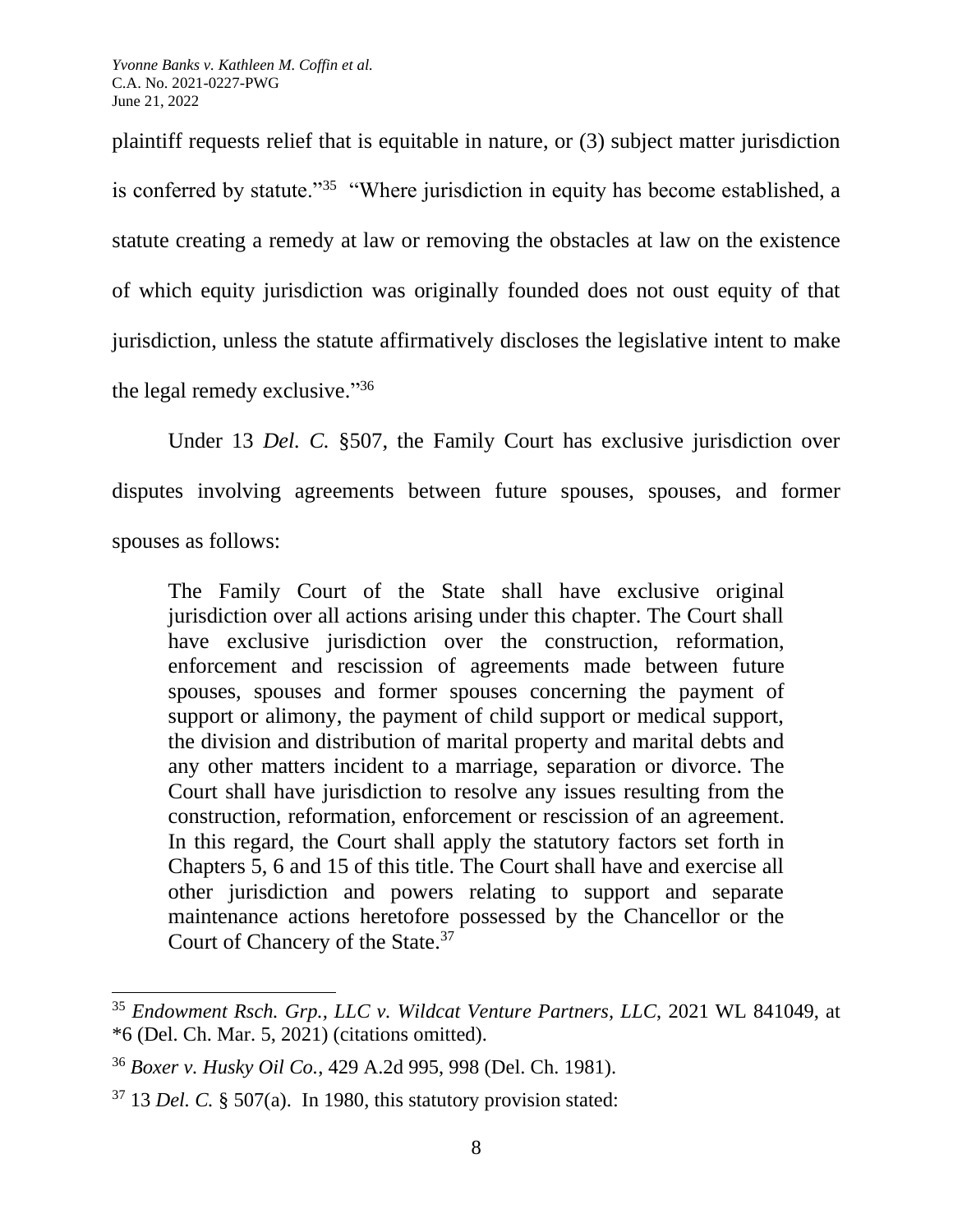The Supreme Court interpreted this grant of exclusive jurisdiction in *Douglas*. <sup>38</sup> In *Douglas*, an ex-husband sued his ex-wife in the Court of Chancery for specific performance of a separation agreement.<sup>39</sup> The separation agreement included a waiver of spousal support and a division of property, which obligated the ex-wife to transfer to the ex-husband certain rights in real property in Rehoboth Beach, Delaware.<sup>40</sup> The ex-husband sought specific performance of this obligation because he had contracted to sell the Rehoboth Beach property.<sup>41</sup> The buyer moved to intervene in the Court of Chancery action to protect his rights in that litigation.<sup>42</sup> The Court of Chancery transferred the action to the Family Court, holding that the Family Court had exclusive jurisdiction to interpret and enforce the separation agreement because it included a waiver of spousal support that

The Family Court of the State shall have exclusive original jurisdiction over all actions arising under this chapter. The Court shall have exclusive jurisdiction over the construction and enforcement of agreements relating to payments for support between spouses, between persons formerly spouses, between parents and children and between parents and children's spouses or former spouses. The Court shall have and exercise all other jurisdiction and powers relating to support and separate maintenance actions heretofore possessed by the Chancellor or the Court of Chancery of the State.

- 13 *Del. C.* § 507(a) (Supp. 1980).
- <sup>38</sup> 489 A.2d 422 (Del. 1985).
- <sup>39</sup> *Id*. at 424.
- <sup>40</sup> *Id*.

<sup>42</sup> *Id*. at 425.

<sup>41</sup> *Id*. at 424-25.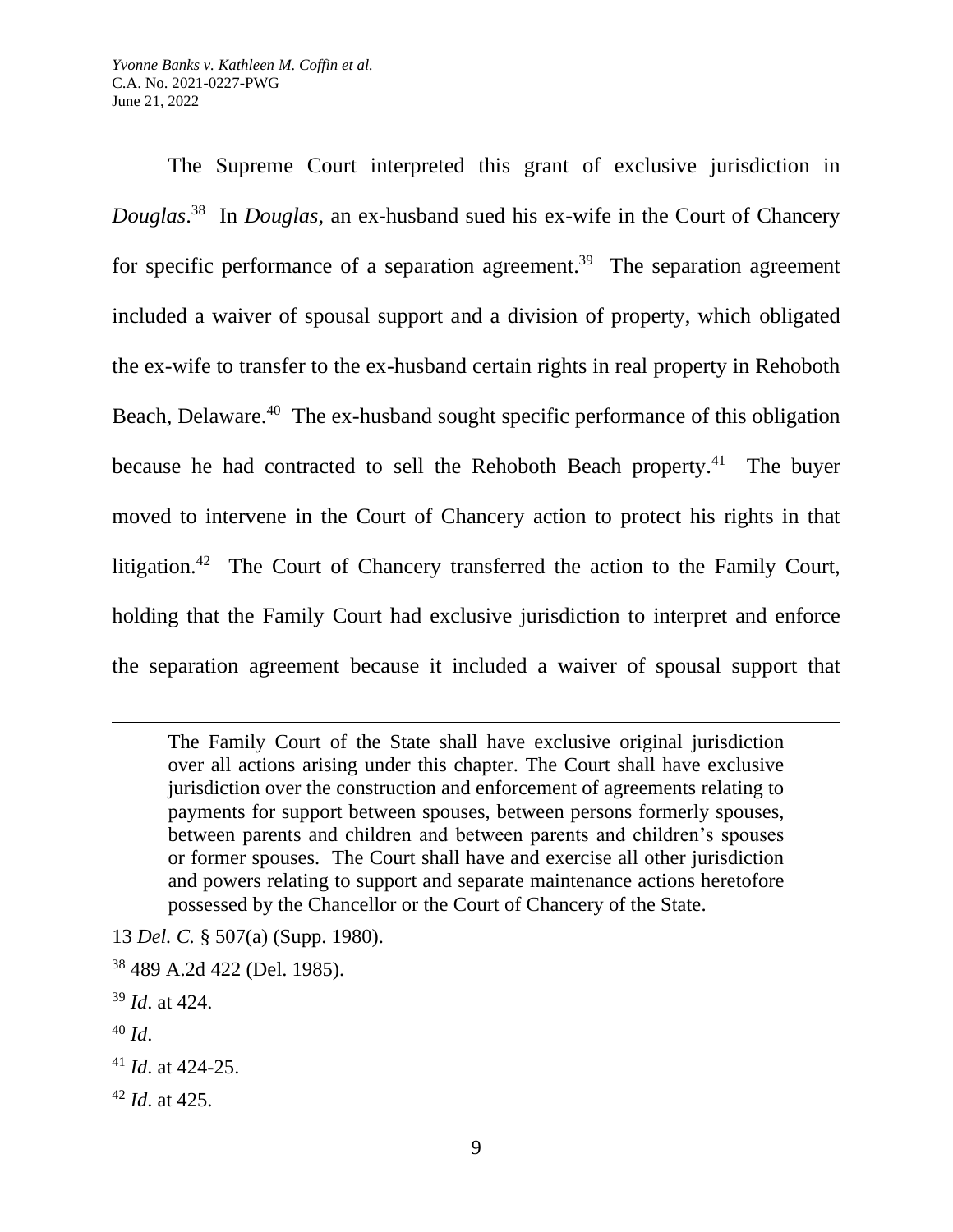formed part of the spouses' bargain when deciding the property division, and also dismissed the buyer-intervenor's claims since they could not be litigated in the Family Court.<sup>43</sup> The ex-husband had died prior to the issuance of the Court of Chancery's opinion.<sup>44</sup> The Supreme Court affirmed the Court of Chancery's transfer of the action, holding that "the Family Court has exclusive jurisdiction to settle disputes between a husband and wife as to all portions of a separation agreement that contain support provisions."<sup>45</sup> But, the Supreme Court reversed the dismissal of the buyer-intervenor's claims, holding that the Court of Chancery could provide relief to the third party in interest.<sup>46</sup>

In *D.B. v. N.E.*<sup>47</sup> the Family Court analyzed its jurisdiction over a dispute involving the disposition of a deceased ex-husband's retirement investment accounts.<sup>48</sup> The Family Court reasoned that its jurisdiction was limited where the enforcement of a separation agreement would involve distribution of the

 $48$  *Id.*, at  $*1-2$ .

<sup>43</sup> *Id*. at 425-26.

<sup>44</sup> *Id*. at 425.

<sup>45</sup> *Id*. Banks' argument, that *Douglas* is not on point because the Court of Chancery was reversed, is not persuasive. *See* D.I. 26, at 1-2. The *Douglas* Court affirmed the Court of Chancery's decision that it lacked jurisdiction over the claim between the ex-husband and ex-wife, even after the ex-husband had died and the claim was being prosecuted by the ex-husband's estate. *Douglas*, 489 A.2d at 425.

<sup>46</sup> *Douglas*, 489 A.2d at 425-27.

<sup>47</sup> 2011 WL 5346098 (Del. Fam. Jan. 31, 2011).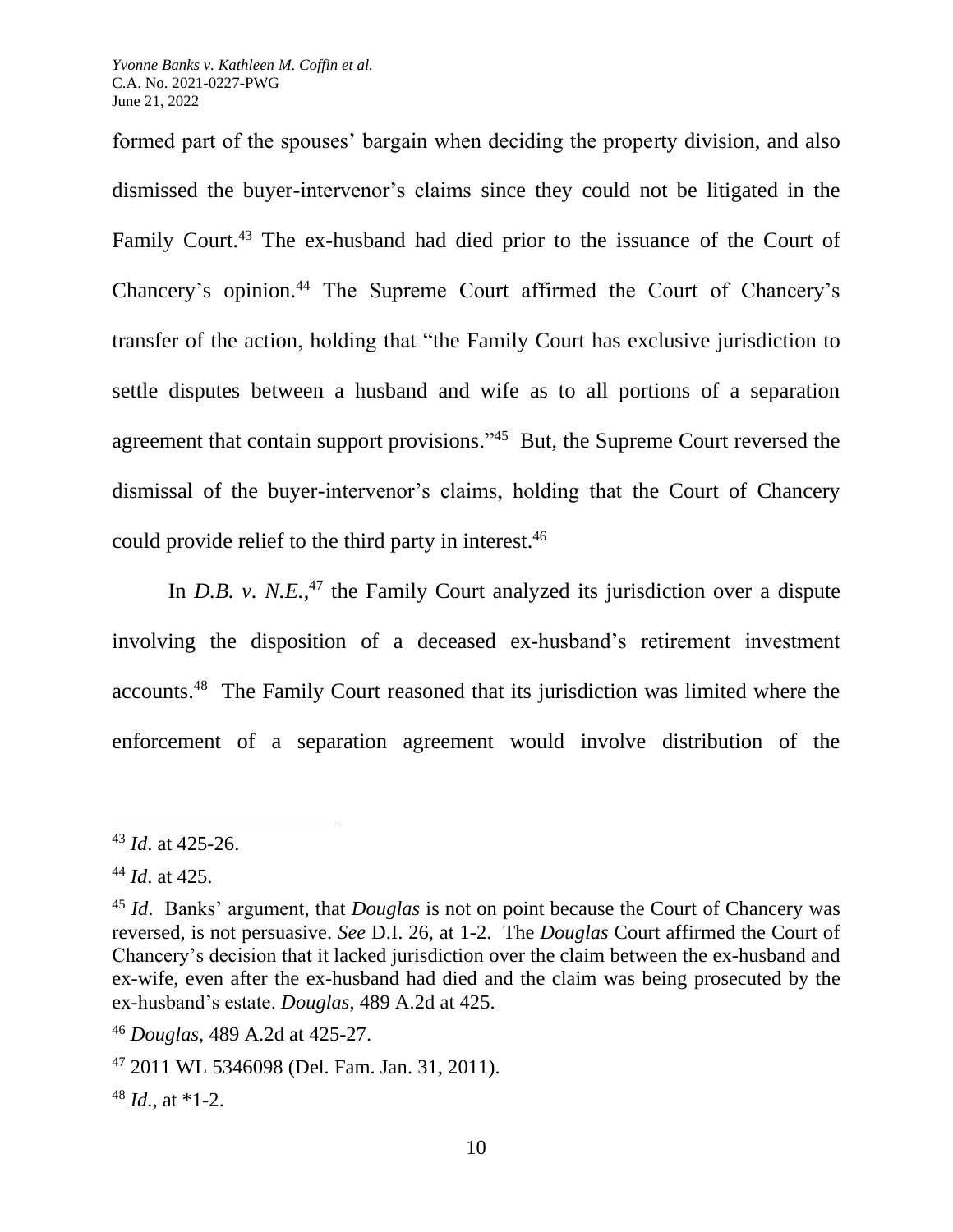decedent's estate, over which the Family Court does not have jurisdiction.<sup>49</sup> It noted that the retirement investment accounts claim only developed after the decedent's death, which distinguished the case from matters involving events that occurred prior to the ex-spouse's death, over which the Family Court does have jurisdiction. 50 And, in *Farren*, the Court of Chancery held that it had concurrent jurisdiction with the Family Court related to child support claims against an estate.<sup>51</sup> The *Farren* Court was called upon to decide whether the administrator of an estate had properly accepted a child support claim based upon a Florida court order.<sup>52</sup> The Court concluded that it could "adjudicat[e] ... a claim against an estate based on a support order," because the child support claim was not contested and did not involve any novel issues that would implicate the Family Court's

<sup>49</sup> *Id*., at \*2-5.

<sup>50</sup> *Id.*, at \*3.

<sup>51</sup> *Farren,* 131 A.3d 817, 832 (Del. Ch. 2016). Similarly in *N.W. v. C.W.*, the Family Court held that it did not have jurisdiction to consider a claim for an elective share against a decedent's estate, finding that the Court of Chancery had exclusive jurisdiction to determine an elective share, even though a pre-nuptial agreement could control the spouse's right to an elective share. 2017 WL 1294826, at \*2-3 (Del. Fam. Mar. 7, 2017). The Family Court held that the dispute did not involve unique issues of family law requiring the Family Court's specialized expertise since it "merely seeks to determine the validity of a contract," and related solely to the distribution of an estate, which is within the "purview of the Court of Chancery." *Id*. And, I note that the Court of Chancery has exclusive statutory jurisdiction to adjudicate claims for an elective share. *See* 12 *Del. C.* § 906(a). Here, Yvonne filed a claim for accrued rental income against the Estate in the Register of Wills. *See* ROW Folio, D.I. 7. That claim appears to relate to the partition action, which is stayed pending resolution of the Enforcement Counterclaim in the Family Court.

<sup>52</sup> *Farren*, 131 A.3d at 823-826.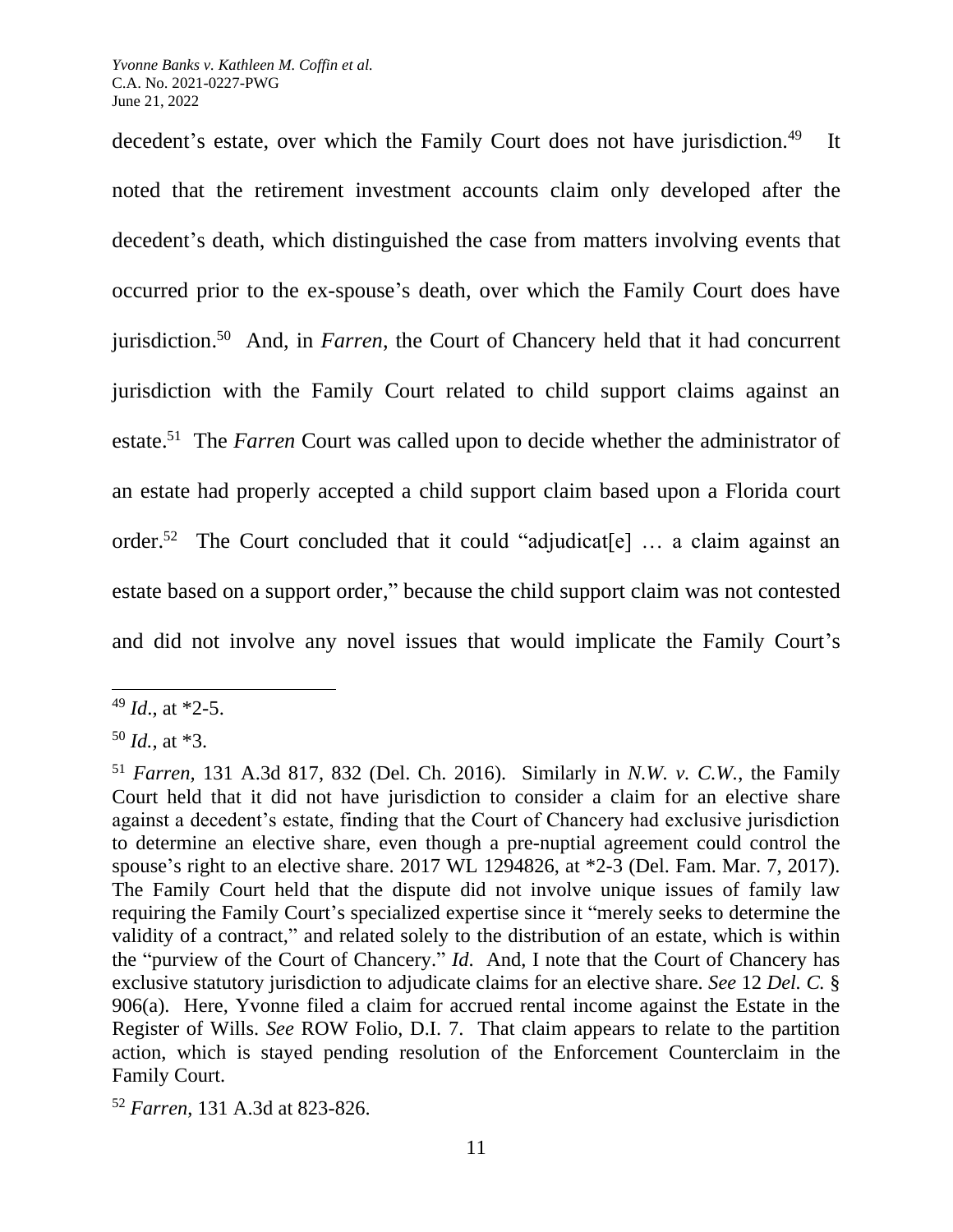expertise.<sup>53</sup> If, however, the support order was contested by the executor and involved important questions of family law, the Court of Chancery "likely would stay the estate proceeding so that the Family Court could resolve the dispute."<sup>54</sup>

In this matter, Kathleen, on behalf of the Estate, has claimed specific performance against Yvonne under the Agreement. Kathleen, standing in Jerry's shoes,<sup>55</sup> claims a right that was held by Jerry in the Agreement, the consideration of which was relinquishing spousal support. 56 The right to enforce Yvonne's alleged failure to transfer title to the Properties as required by the Agreement existed prior to Jerry's death, and the real parties in interest are the Estate, which can act as Jerry's substitute in enforcing the Agreement, and Yvonne, who is the party claimed to have violated the Agreement and is available to answer to claims in the Family Court. I conclude that, even though the present dispute relates to property, the "construction, reformation, enforcement and rescission of" the Agreement falls within the Family Court's jurisdiction.<sup>57</sup>

<sup>53</sup> *Id*. at 832.

<sup>54</sup> *Id.*

<sup>&</sup>lt;sup>55</sup> *Id.* ("An executor or administrator generally stands in the decedent's shoes and has no greater or other rights or powers than the decedent would have had if living.") (cleaned up).

<sup>56</sup> D.I. 12, Ex. A, § 4.

<sup>57</sup> *See generally* 13 *Del. C.* § 507(a).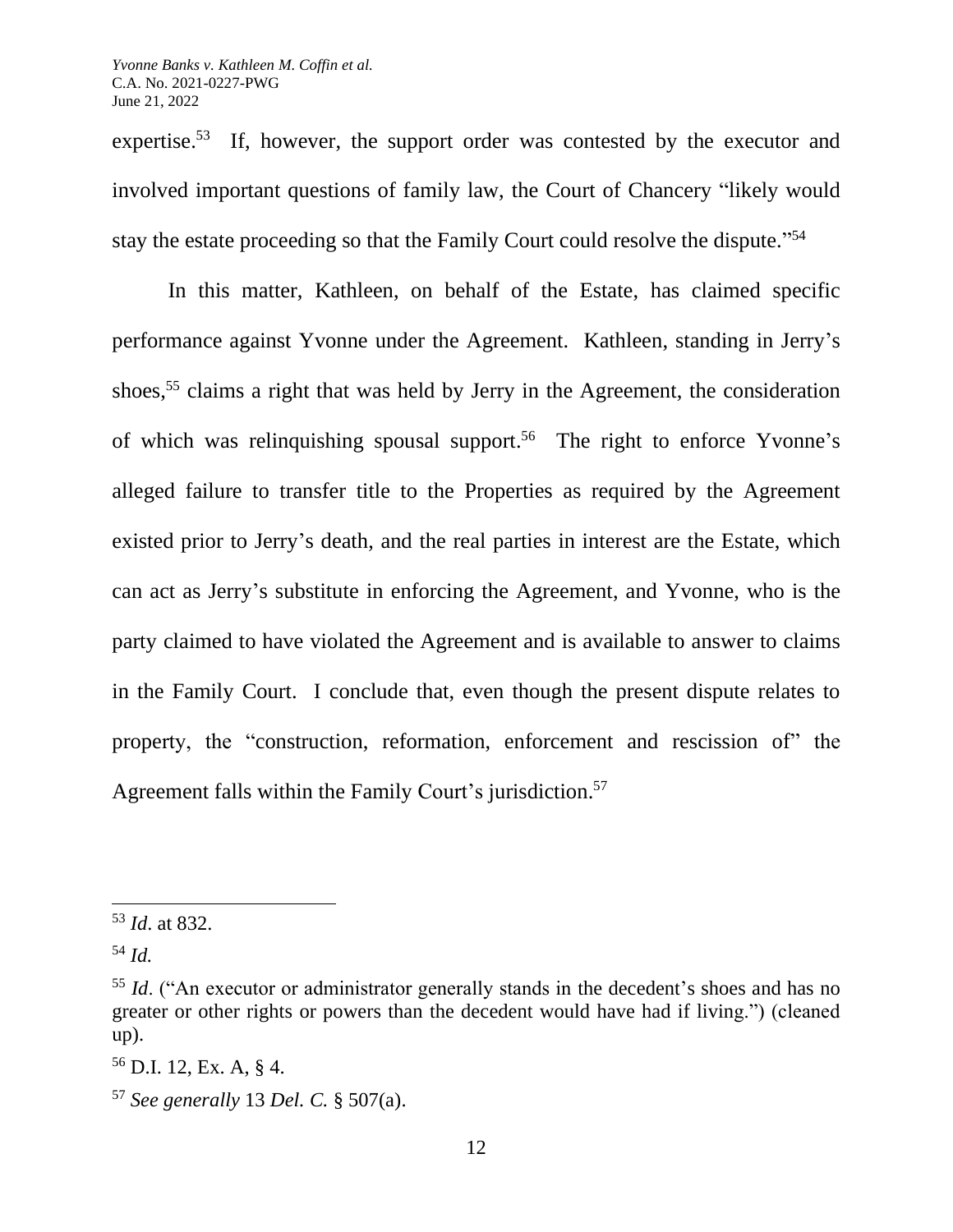Although both parties argue that the Enforcement Counterclaim is merely a dispute over an estate,<sup>58</sup> I consider that this dispute is about more than claims against an estate that this Court can mathematically calculate without opining on an area of family law.<sup>59</sup> It is about the enforceability of the Agreement under Delaware's family law. And, the Family Court has previously resolved disputes arising under the Agreement, so both Yvonne and Jerry have recognized the Family Court's jurisdiction in resolving disputes related to enforcement of the Agreement.<sup>60</sup> Thus, the Enforcement Counterclaim falls within the Family Court's jurisdiction. 61

And, in *Farren*, this Court noted that, where it may have concurrent subject matter jurisdiction with the Family Court, it will defer to the Family Court's expertise where claims are contested or where the claims raise important issues of family law.<sup>62</sup> The Enforcement Counterclaim is contested (Yvonne contends that she and Jerry subsequently agreed to modify the term of the Agreement at issue), and would require the court to resolve whether an agreement that waived the right to spousal support, purported to be "binding and conclusive on the parties for all

<sup>62</sup> 131 A.3d 817, 832 (Del. Ch. 2016).

<sup>58</sup> D.I. 26, at 2-3; D.I. 28, at 1-3.

<sup>59</sup> *See Farren*, 131 A.3d 817, 835-838 (Del. Ch. 2016).

<sup>60</sup> *See* D.I. 30, Ex. A.

<sup>61</sup> *See* 13 *Del. C.* § 507(a).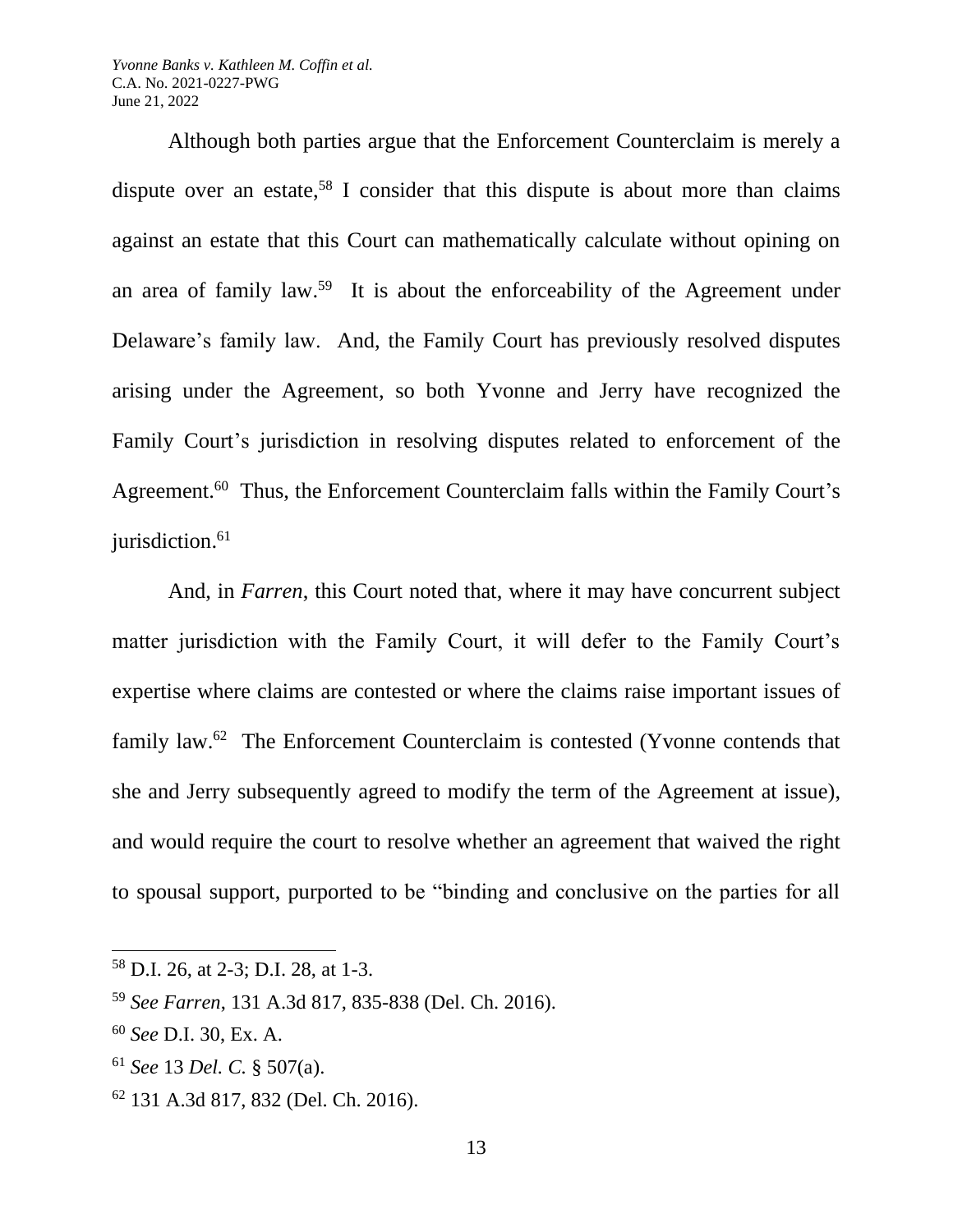time,"<sup>63</sup> required written modifications of its terms,<sup>64</sup> and may or may not have been entered or incorporated as an Order of the Family Court, can be enforced by specific performance 40 years after it was executed.<sup>65</sup> So, I find that there are important issues of family law at stake that caution against this Court resolving that  $claim.<sup>66</sup>$ Therefore, I recommend that the Court sever the Enforcement Counterclaim and, in accordance with 10 *Del. C.* § 1902, allow Kathleen to seek to transfer the Enforcement Counterclaim to the Family Court within 60 days after this Report becomes final. 67

*B. The Remaining Claims in this Matter are Stayed Pending Resolution of the Enforcement Counterclaim* 

Kathleen argues that if the Court finds it lacks subject matter jurisdiction over the Enforcement Counterclaim, then the partition action and other claims in this Court should be stayed. $^{68}$  Yvonne did not address this issue. $^{69}$ 

<sup>69</sup> *See* D.I. 26.

<sup>63</sup> D.I. 12, Ex. A, § 20.

<sup>64</sup> *Id*., § 19.

<sup>65</sup> *See supra* note 10 and accompanying text.

<sup>66</sup> *See Farren*, 131 A.3d at 832 (Del. Ch. 2016).

<sup>67</sup> 10 *Del. C.* § 1902 (actions removed from a court lacking jurisdiction "may be transferred to an appropriate court for hearing and determination, provided that the party otherwise adversely affected, within 60 days after the order denying jurisdiction of the first court has become final, files in that court a written election of transfer").

<sup>68</sup> D.I. 28, at 3.